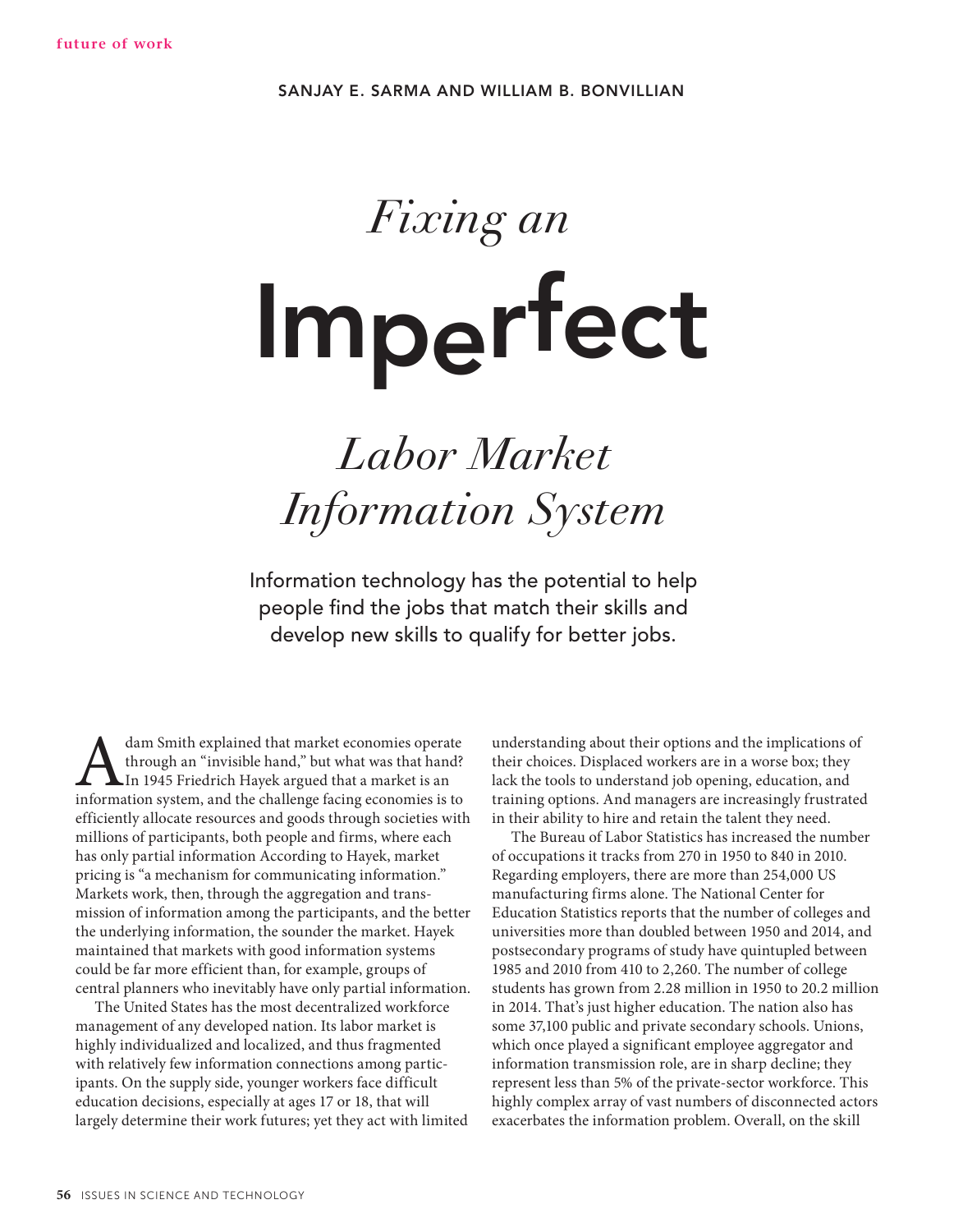

SOUGWEN CHUNG, *Drawing Operations Unit: Generation 1*, 2015*;* Performance, National Art Center, Tokyo

supply side, education institutions offer over 250,000 different certificates and degrees but lack the data to match them to actual job qualifications. So employers lack information about the relevance of education and of actual qualifications. On the other side of the mirror is the demand side. How much information is available on employment options, job location, skill requirements, and ways to acquire new skills? The US labor market information system is broken, and both workers and employers are largely flying blind.

### **Needed: a job navigator**

But suppose the nation had a work navigation system that could help workers find job opportunities requiring skills adjacent to their own that they could master. The navigator could be an online guardian that collects and scans occupation shifts and alerts employees, finds relevant job openings, and identifies the skills needed on new jobs, whether soft teamwork skills, basic education skills, or technical skills. It could be finely grained and nuanced around jobs, skills, and openings. Government job displacement data and training support information could also be delivered.

The navigator could also link workers to training interventions, including training opportunities from colleges and community colleges. Schools are increasingly developing online education programs: for example, Arizona State University is offering an online bachelor's degree; Georgia Tech offers a computer science masters. EdX has 120-plus university members and 14 million learners in some 1,900 online courses; Coursera has over 150 schools as members and 33 million learners in some 2,700 courses. Digital technology firms such as Autodesk are offering online programs in design thinking, 3D modeling, and construction document management, as well as free access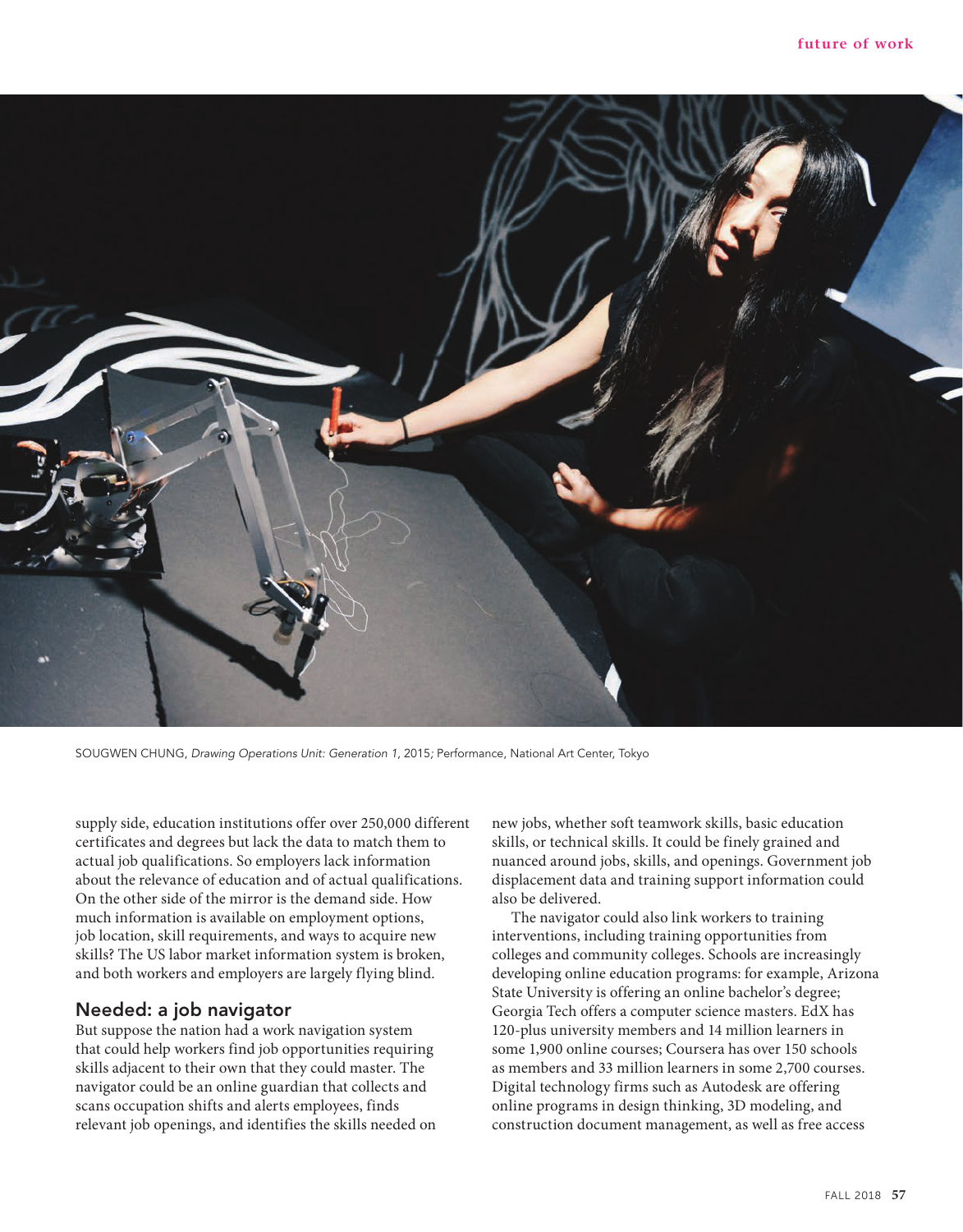to its design software. Certificate programs are extensive. The Massachusetts Institute of Technology (MIT) is now offering "MicroMasters" certificate programs in areas such as advanced manufacturing; these are open to anyone who wants to complete the courses, degreed or not. Other microcredentials programs are growing. The ideal would be to link increasingly available online education and training content to job opportunity and qualification information. In other words, an online navigator that delivers information on job shifts and job openings could also find and deliver the training that fits a worker's opportunities.

The navigator would be multipurpose. It could alert clerical retail workers to what's happening to retail jobs in their area, identifying those job sectors that are holding firm and those that are fading as online warehousing expands. It could alert these workers to complementary service fields that are expanding, such as restaurants, hotels, or office work. Health care is an expanding sector in most communities, but applicants often require new skills. The navigator could link health, manufacturing, or retail workers to job training courses, online education for new skills sets, and new job opportunities. It could also alert employers to newly trained workers who fit their needs. In other words, it could become part of the foundation for an efficient labor market.

Countries such as Germany, Austria, and Switzerland have famous apprenticeship-based workforce education systems that function well because of the personal knowledge of the system among employers and workers and extensive face-to-face interactions. The United States is unlikely to replicate the kind of workforce education systems found in these nations, but could it consider building an online information navigation system that substitutes for a personto-person system?

#### **The navigator's role**

What would a navigator look like? Think about how Netflix sends you movie recommendations based on the kinds of movies you have been viewing, or the way Amazon makes book recommendations. In 2010, LinkedIn created a job recommendation engine that uses what are called content and collaborative filtering systems to compare job profiles with job applicant profiles. For example, it enables companies posting jobs to sort and connect to the most relevant talent potentially interested in the job; similarly, it can aid job seekers with information on relevant job openings. More advances are on the way. The University of Arizona and LinkedIn researchers are working to predict career paths, which could help guide job seekers. They are using large digital datasets on employees, skills, and companies to look at job profiles and employment, then performing data mining to map and predict subsequent career paths. LinkedIn is largely focused on professionals,

but the approach could be applicable to lower-skill jobs.

Noting the problems of increased job polarization and declines in income mobility, an MIT Media Lab team is pursuing more closely defined skill categories, relying on detailed Department of Labor occupational skill surveys. Their system can identify sets of skills, across such diverse areas as machine control and spatial orientation, that are highly complementary to identify a larger network of jobs that workers in a specific region could pursue, from pump operator to claims examiner. Their network, which is called Skillscape, shows that workers with social and cognitive skills are doing better than those with physical and sensory skills, and regions with higher portions of these skills are thriving. The network can identify bottlenecks that limit career mobility, and help locate pathways through them. In another effort, a team at MIT's Jameel World Education Lab is looking at clusters of skills and skill trajectories rather than individual skills or specific jobs, to help in longer-term skill planning and the design of skill training. This group wants a system to enable workers to see beyond just the next job, to be able to realistically assess options for achievable career pathways.

Head AI, a Finnish company, is developing a "microcompetencies" system that maps regions, cities, and organizations showing in real time which skills are most in demand and where they are needed. It is working on system to map online an individual's skills, identify employment fields that fit this personal map, and suggest additional skill areas that would help the individual meet job demands in particular new fields. It then links the individual to programs to acquire missing skills.

A review of these few examples reveals the critical elements that are evolving: a system that gives workers an appraisal of their skills and links them in real time to employers with relevant job openings and the actual skills required. The navigator must help workers not just move laterally to other jobs with their existing skill sets but also move upward to new and better opportunities; to do this it must suggest additional competencies within range of the worker's capabilities that the worker could acquire, then link the worker to education programs, online and blended, to acquire the actual skills required. As part of this, it must be predictive and assess spaces where promising employment opportunities lie. Training that is not linked to real job opportunities is pointless. And it must guide educational institutions toward offering better programs more realistically tuned to skills that will actually be needed and that can be reliably certified. These programs are likely to be short and modular, enabling workers to stack credentials that demonstrate all their capabilities. And all of this must be designed to operate at large scale.

#### **Integrating education and the labor market**

The integration of education with the labor market system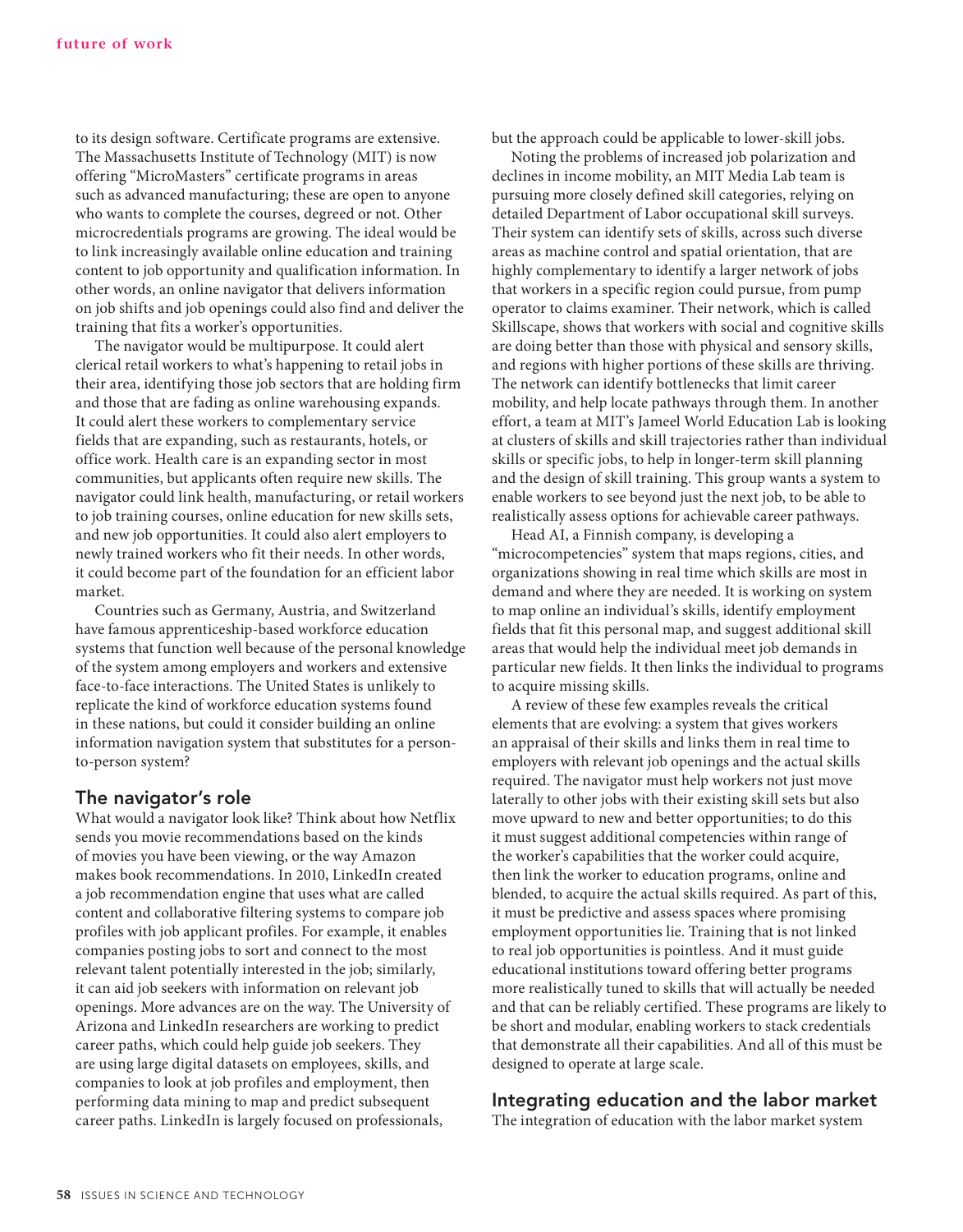

SOUGWEN CHUNG, *Drawing Operations Unit: Generation 1*, 2015*;* Performance, National Art Center, Tokyo

that we need is a particular challenge. The Georgetown University Center for Education and the Workforce examined ways to leverage integrated education and workforce data. It noted in a report that a high school education no longer assures a solid workforce career. Although some college education is increasingly important to career success, simply showing college attendance and solid grades won't be enough. Increasingly, systems will be needed to unpack credentials and show their value in actual job settings. There is a maze of pathways through college education and training systems that now require measurable outcomes that can translate into workplace needs. The center's report notes that in the past states tried to meet their economic development goals and attract employers largely through tax incentives; increasingly they will need to convince employers that they have workers with sought-after skills acquired through postsecondary education and training. Talent will be the new state economic development strategy. Alliances among employers,

postsecondary institutions, and states will be essential.

Higher education administrators, in turn, will need to better align their education offerings to promising career fields, which will require them to track workforce data. Twoand four-year colleges will also have to improve their career counseling. Most students, particularly those with limited workforce experience, make decisions that will dramatically affect their career opportunities and economic well-being with little understanding of how their college choices will alter their employment prospects. Use of more predictive analytics and advice from trained career coaches could help avoid these problems. All postsecondary schools should start to support and develop online information systems in their career services to better match their students with career fields and the required education and training. The involvement of industry advisory groups could help.

The US workforce is upskilling. During the 2010-16 economic recovery, 11.5 million of 11.6 million jobs went to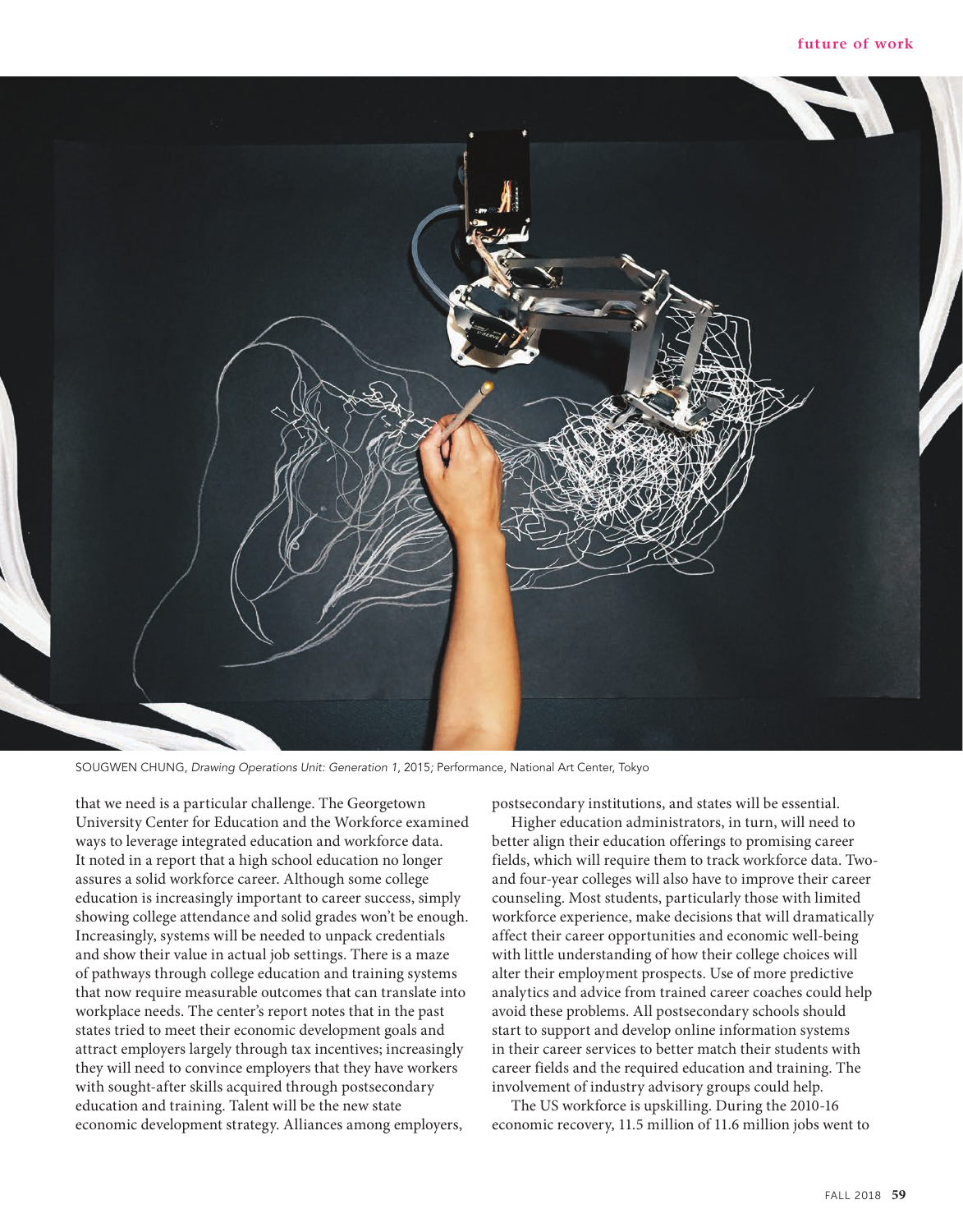workers with at least some postsecondary education. That means community colleges and colleges, like high schools before them, are now in the catbird seat for employment. In addition to building stronger links between current programs and the labor market, higher education institutions will have to expand their programs for lifelong learning to meet changing career needs. Colleges don't have to surrender the liberal arts and become career academies; indeed, the foundational analytic skills may be more important than ever. They can walk and chew gum at the same time; they can keep their foundational skills orientation but also better enable students to pursue promising careers. The Association of Public and Landgrant Universities, in keeping with its practical land-grant history, is now earnestly pursuing this twin goal.

#### **Integration of online into navigators**

Online education for particular skills can be an important tool for colleges and community colleges as they embark on this integration. And online has another advantage: it can be readily accessed and delivered from a navigation system. Different segments of the workforce require different online approaches. Displaced workers have had their lives disrupted and are often demoralized, because so much of who we are revolves around our work. With low unemployment rates, these workers are likely to have found jobs again, but frequently in lower-end services. To climb out they need face-to-face experiences in supporting communities; groups of similarly affected compatriots may prove vital to work recovery. Online training can be introduced only after this support system rebuilds confidence. Existing workers are often older and will also benefit from a "blended" learning approach, mixing live learning groups with online modules introduced over time. Newer workers entering the workforce will likely be more comfortable with larger doses of online education.

Online offerings are expanding. The National Science Foundation's Advanced Technology Education program, for example, which supports groups of cooperating community colleges often with regional universities, is already involved in developing online, classroom, and onsite training, often in blended approaches. The Manufacturing Skills Standards Council, which is supporting the skills certification system for the manufacturing sector, offers 35- to 45-hour online skills courses in manufacturing and logistics, organized in modules and available to high schools, community colleges, technical colleges, and the Labor Department's regional workforce investment boards. The National Institute of Standards and Technology's Manufacturing Extension Partnership programs are offering online skills training in many states, and the private firms 180Skills, Tooling U, and Thors offer hundreds of online on-demand courses in

a wide range of technical skills from foundational skills to robotics to welding. The 14 new Advanced Manufacturing Institutes supported by the Defense, Energy, and Commerce Departments are developing workforce education programs, often online, for the new manufacturing technologies they support. The biggest challenge is reaching the least-skilled workers. Typically, they are in less than full-year jobs, often holding two or more part-time jobs, in minimum wage service sectors without benefits. Like displaced workers, they may not understand or see the relevance of being trained on laptops or smartphones.

Florida's Valencia College offers two-year and some four-year degrees to 75,000 students on six campuses in the Orlando area. But its leadership saw that it wasn't reaching the region's sizable low-income population, often workers with families who couldn't manage the cost and time commitment of a two-year degree. This group includes workers of all ages and a significant number of Hispanics and other minorities. Valencia set out to create an intense short program that would meet their needs. It took over a new small factory that never opened because of the 2008 crash, scrounged modern equipment from area employers, and introduced an Advanced Manufacturing Training Center with six- to nine-week certificates in manufacturing skills, including mechatronics, computer-controlled equipment, and welding. The certificates met manufacturing sector and Veterans Administration standards as well as providing credits toward an associate degree. Labor Department training funds helped offset tuition. Students came into the program at minimum wage and promptly placed into \$20/hour full-time, yearround jobs with benefits in Orlando's growing manufacturing sector. Valencia has created similar certificates for short-term, intensive programs in construction skills, heavy equipment operation, and medical technologies. It aims to train 25,000 students through the new centers in five years, enough to make a difference to the area's low-income population. A number of other community colleges around the country are taking similar approaches.

As Valencia saw, large portions of training must be hands-on. Community colleges must work with local employers to identify appropriate skills and gain access to the necessary industrial equipment. In addition, online training can be a practical way to develop basic skills and provide introductory instruction. The job navigator's role is to help students and workers find these programs.

#### **Emerging tools**

Bringing new technologies into online learning may help too. Digital tutors that have been developed in recent years help match online education to an individual's learning strengths and weaknesses. They use real-time assessments to identify learning problems and plug-in reinforcement and special material to fill the learning gaps. The military